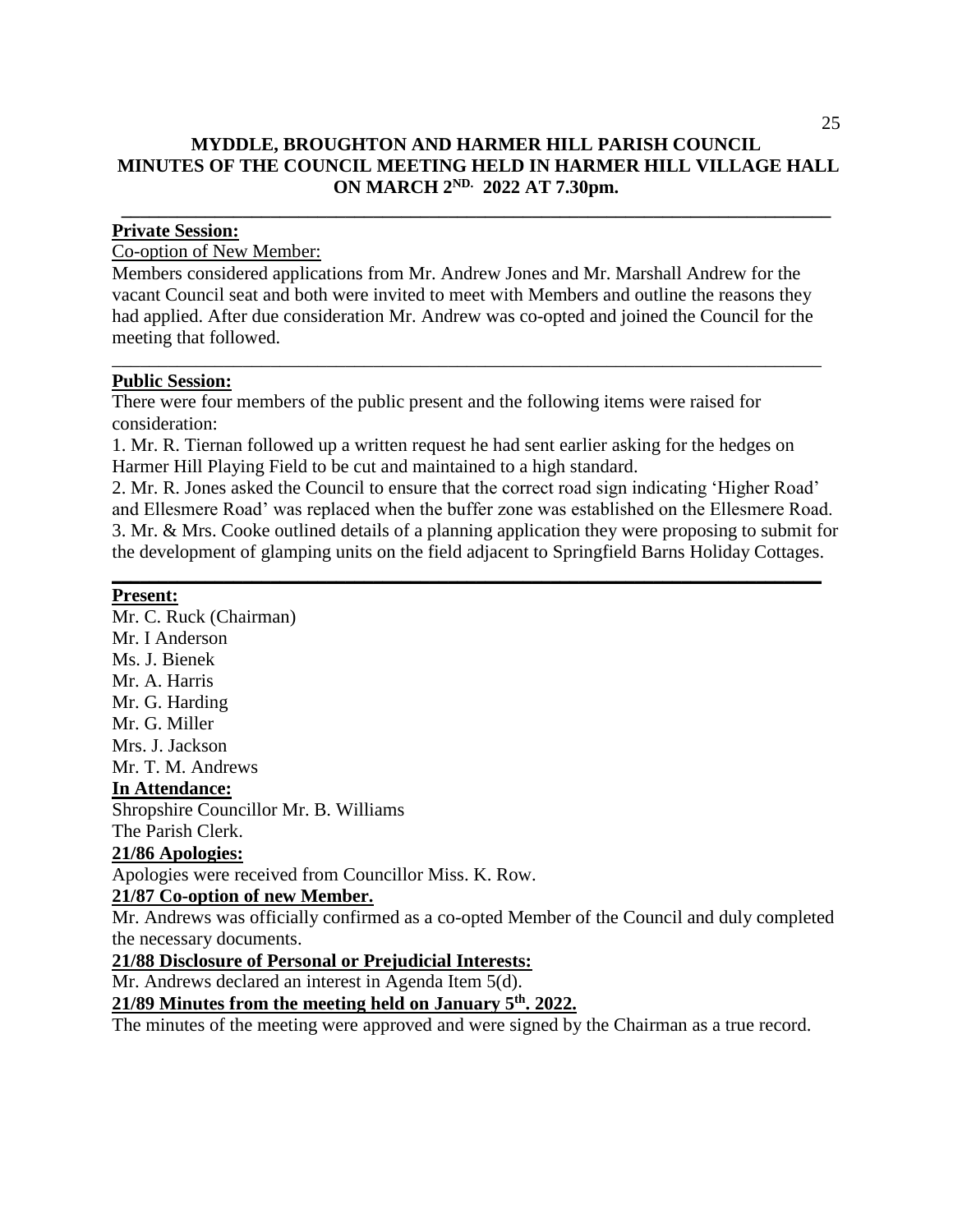### **21/90 Matters Arising:**

## (a)Councillor Helen Morgan MP. (21/74(a).

The Clerk reported that he had managed to contact Helen to discuss her attendance at meetings and the various roles she had previously agreed to undertake. She felt that the demands on her time as the local MP would preclude her from continuing as a Parish Councillor and he suggested that she could have a similar role to that of the Shropshire Councillor and she was happy to accept that as a solution. This would mean that she will receive agendas, minutes, etc. and if she is free, will be welcome to attend Council meetings. As yet she has not officially commented.

### (b**)** Allotments (21/74(b).

Councillor Karyn Row was not in attendance but had notified the Chairman that demands on her time meant that she was unable to oversee the allotment project but was hopeful that someone would volunteer to undertake the role.

Councillor Mrs. Jeanette Jackson stated that she had attended a meeting arranged by Councillor Row but none of the attendees were willing to take on the role. It had been decided to extend the publicity with the hope that more people would come forward.

(c) Review of speed limits (21/74(c).

It was noted that at a recent Road Safety meeting the following responses had been made: Ellesmere Road, Harmer Hill: The approved plans for improvements at the junction with the road to Newton on the Hill had been passed to Kier for action; the signs were in store and Kier were waiting for the sign posts to be installed.

Wem Road, Harmer Hill - The Police were not prepared to support a reduction from 40mph to 30mph as there was no accident data and percentile checks did not indicate any speed related issues.

Shotton Lane, Harmer Hill – The Police had indicated that a 40mph limit seemed appropriate and Shropshire Council would be looking to advance this in the next financial year

Baschurch Road, Myddle – Police were not supportive of a 40mph buffer zone entering Myddle from the direction of Baschurch but Shropshire Council felt there was scope for an improved Gateway into the Village and would consider improvements in the next financial year.

With reference to the dangerous bends in the Myddlewood Area Shropshire Council would consider the placement of advisory 30mph signs at various locations.

Lower Road, Harmer Hill – The Police and Shropshire Council would consider extending the 30mph limit.

A528 The Police were not prepared to support the introduction of a 40mph speed limit on the section of road by the new development at Hillcrest and the turning into Brookside. (d) Wem Road  $(21/74(d))$  – Dropped kerb.

Shropshire Council had agreed the location of the dropped kerb but were not prepared to finance it and had agreed that the Parish Council could go ahead with the project providing a Shropshire approved contractor did the work. After several requests, three contractors had visited the site but only one quote of £1,350 (+VAT) had been received.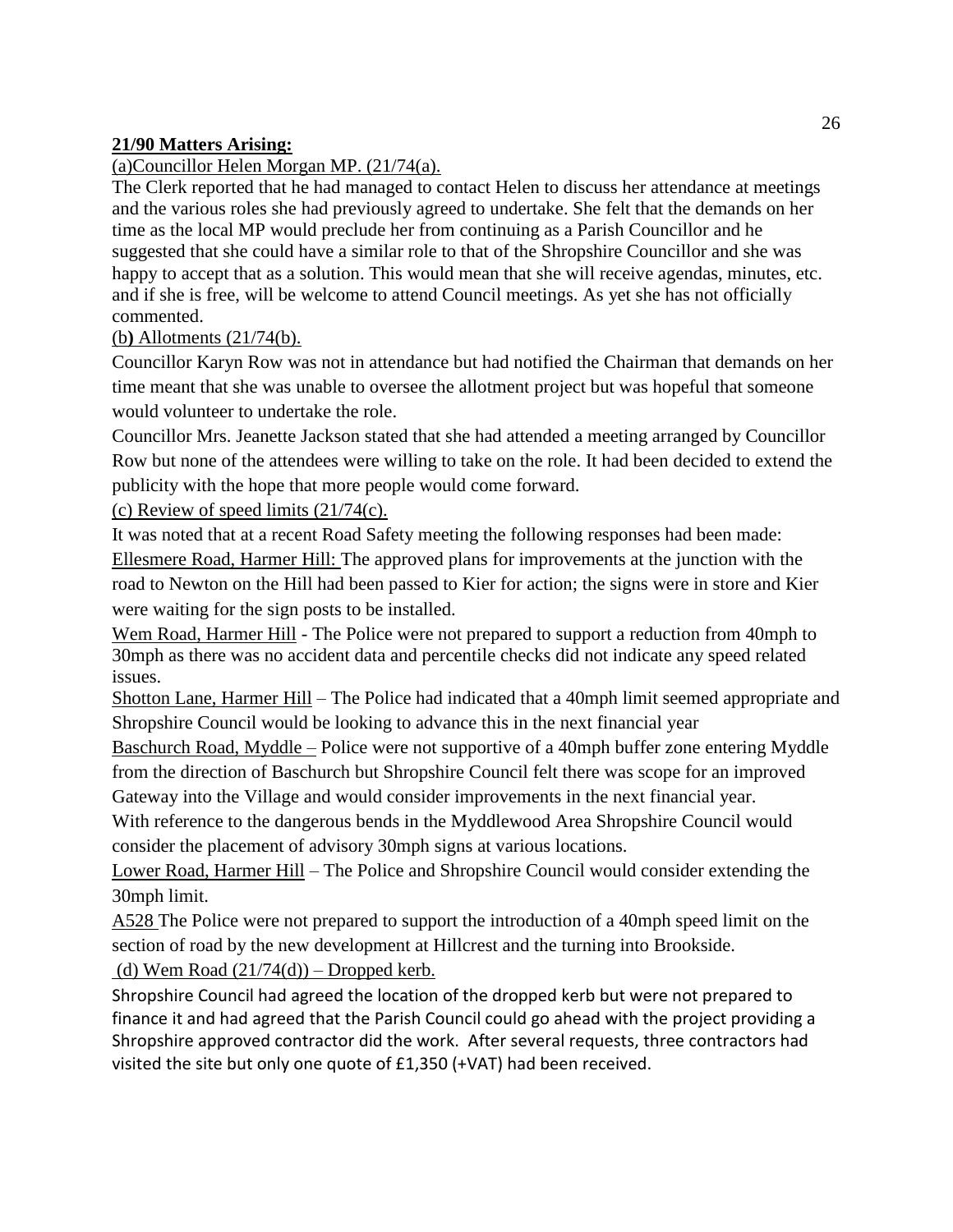After consideration the quote from Evans Construction (Oswestry) was approved, with payment being made from the Cil (Neighbourhood Fund).

(e) Play Area Repairs (Correspondence).

Clerk reported that the risk assessments had been up-dated and the identification notices ordered at a cost of £390 (+VAT). Mr. Busi will be asked to install both notices. No one had been identified to carry out the range of minor repairs and painting but Councillor Andrews thought he might have a contact who could do the work.

(f) Additional streetlights – Shotton Lane  $(21/74(e))$ .

The Clerk reported that he had received a report from E.on, the Council's contractors, stating that

*'E.on are currently not in a position to take on any column replacement work or additional column installations in the Scottish Power area'.*

Councillor Mrs. Jackson suggested that solar powered lights might be a solution.

(g) Wem Road Pavement  $(21/74(a))$ :

It was reported that Shropshire Council had instigated legal action to get this problem resolved and the Company concerned had until the end of June to appeal the decision.

(h) Lord Lieutenants Garden Party (21/74 (a))

Councillor Helen Morgan had been unable to identify anyone from Harmer Hill and Councillor Greg Miller was asked to go ahead with selecting representatives from Myddle.

#### **21/91 Correspondence.**

Members considered the details of the correspondence received by the Clerk since the last meeting and where appropriate, responses had been or were made.

#### **21/92 (a) Accounts for Payment:**

The payment of the following accounts was approved.

| <u>The payment of the following accounts was apply real</u> |                                               |         |
|-------------------------------------------------------------|-----------------------------------------------|---------|
| Mr. J. Wilson                                               | Salary (February)                             | £282.61 |
| Mr. J. Wilson                                               | Salary (March)                                | £282.61 |
| <b>Inland Revenue</b>                                       | PAYE (February)                               | £188.40 |
| <b>Inland Revenue</b>                                       | PAYE (March)                                  | £188.40 |
| Mr. J. Wilson                                               | Expenses (Jan/Feb)                            | £80.23. |
|                                                             | Office rent (Sept. - March)                   | £200.00 |
| Mr. M. Busi                                                 | Community Environment project (Dec.)          | £30.00  |
| <b>Scottish Power</b>                                       | Electricity supply                            | £133.81 |
| E.ON                                                        | Annual Streetlight contract (50%)             | £343.20 |
| E.ON                                                        | Streetlight repair (SY4 3RW)                  | £124.73 |
| Mr. S. Busi                                                 | Community Environment Project (Jan)           | £800.00 |
| Nobridge Ltd                                                | Ground Maintenance (Aug/Sept.)                | £462.13 |
| Interactive Information                                     | Hosting website                               | £240.00 |
| Mr. M. Busi                                                 | Community Environment Project (Jan)           | £510.00 |
| Mr. C. Ruck                                                 | New lock for Harmer Hill playing field gate   | £24.66  |
| Eon                                                         | Streetlight repair (Higher Road, Harmer Hill) | £87.80  |
| <b>Crane Counselling</b>                                    | Section 137 Grant                             | £160.00 |
| The Severn Hospice                                          | Section 137 Grant                             | £160.00 |
| Hope House Hospice                                          | Section 137 Grant                             | £160.00 |
| Mr. M. Busi                                                 | <b>Community Environment Project</b>          | £120.00 |
|                                                             |                                               |         |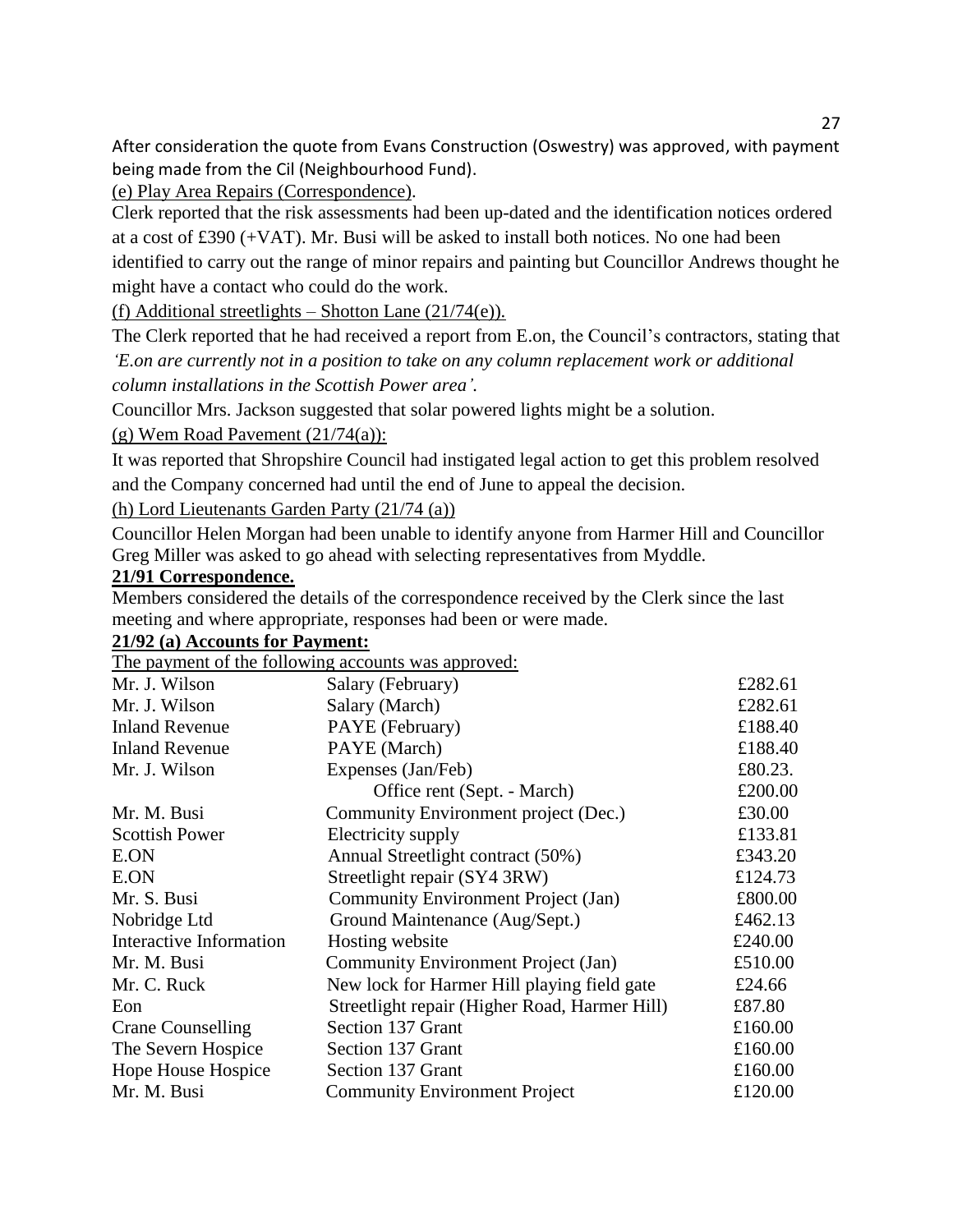#### **21/92 (b) Financial Statement**

The Financial Statement was tabled and approved.

### **21/93 Section 137 Grants.**

Members considered the applications which had been made and it was agreed to make a grant of £160.00 to each of the following organisations:

Hope House; The Hospice and Crane Counselling.

# **21/94 Planning Applications:**

A.The following applications had been received:

1. Adjacent to Woodside, Yorton Heath – change of use agricultural land to site 2 holiday lodges (22/00005/FUL). *Application supported but with questions raised regarding the need for a new road from the lodges to the existing farm.*

2. Apple Tree Farm, Marton – Installation of a ground mounted solar PV array (22/00150/FUL). *Application supported.*

*The fol*lowing applications had been approved by Shropshire Council:

1. 5, Webscott, Myddle (21/05463/VAR) – Variation of condition No. 2 (approved plan) and No. 3 (materials) attached to planning permission 21/02787/FUL)

2. White Gates, Lower Road, Harmer Hill – erection of a greenhouse (21/05606/FUL).

3. The Grove, Myddlewood - erection of a two bay open fronted garage/store (21/05887/FUL

The following application has been refused by Shropshire Council:

2. Danstone, Myddlewood – erection of ground floor extension and an entire first floor extension (21/05547/FUL).

# **21/95 Revised Code of Conduct – (Localism Act 2011)**

Members considered and adopted the 'Single National Code of Conduct' which included the need to declare 'Other Registrable Interests' if these were appropriate. None of the Members declared any further interests.

### **21/96 Community Led Plan.**

(a)Traffic and Transport:

The report from the Road Safety Meeting was considered and adopted – details are outlined in Minute 21/90(c) of this document.

(b) Community Spirit:

No report tabled.

### (c) Housing:

Discussions are still on-going about identifying a suitable area for a small development of social housing.

(d) Business and Farming:

No report tabled.

# **21/97 Police Report:**

The following incidents were recorded in:

November:

Nil report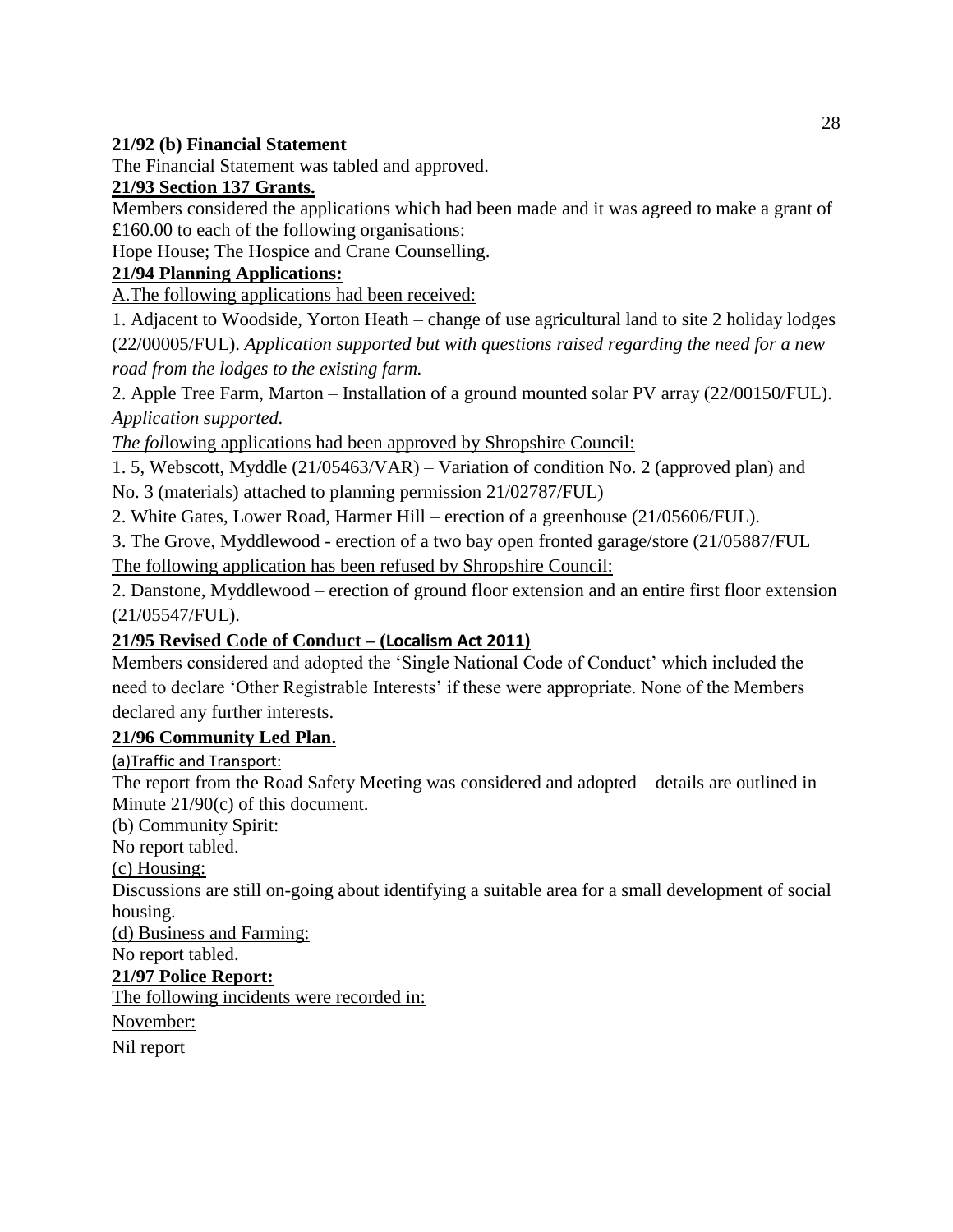December:

Myddle (Hillside) – Vehicle Crime -1.

Harmer Hill (Lower Road) – Anti-Social Behaviour – 1.

January:

Nil report.

## **21/98 Fuel Costs – Support for Vulnerable People.**

Councillor Mrs. Jackson expressed concerns regarding the effect the increased fuel prices would have on many residents and felt the most appropriate way to help initially was to provide information on the range and type of support which is currently available. Her proposal was supported by Members and it was suggested that a detailed article could be published in The Messenger, which was delivered to most properties in the Parish

## **21/99 Items Raised at January Meeting:**

(a)Myddle Bridleway:

It was noted that the overgrown vegetation had been cut back and Councillor Mrs. Jackson agreed to liaise with the Parish Paths Partnership to look at ways in which the footfall could be improved.

(b) Ellesmere Road Lay–by:

This item had been raised by Councillor Miss Karyn Row and in her absence it was suggested that residents living in adjacent properties should be advised that they were permitted to take action to improve the site.

(c) Speed Camera Van on Wem Road.

Clerk reported that this was not an option following the earlier comments received from the police regarding speed checks.

### **21/100 Exchange of Additional Information:**

(a)Agenda Items for the May meeting:

No issues raised but Members were reminded that they could forward items to the Clerk for inclusion, provided they were sent no later than seven days before the planned meeting. (b) Issues raised regarding the need for urgent attention in the following areas:

(i) Highways:

No new issues raised.

ii Street Lighting;

It was reported that correspondence received from Scottish Power indicated that from March 1st. they were increasing the cost of electricity for the street lights from 12p to 47p per kWh, which means the annual cost for the Parish will rise from just over £500.00 to approx £2,000.00. The Clerk was asked to seek other quotations and to see whether it would be beneficial to join the Shropshire Council streetlight consortium.

### iii. Other:

1. Queens Jubilee

The Chairman suggested that the Council should consider purchasing commemorative seats for the villages but there was no general support for the proposal and it was noted that communities in Harmer Hill and Myddle were planning events and may be seeking financial assistance. After further discussion, a small committee was formed to look at ways in which the Council could undertake suitable action to celebrate the event.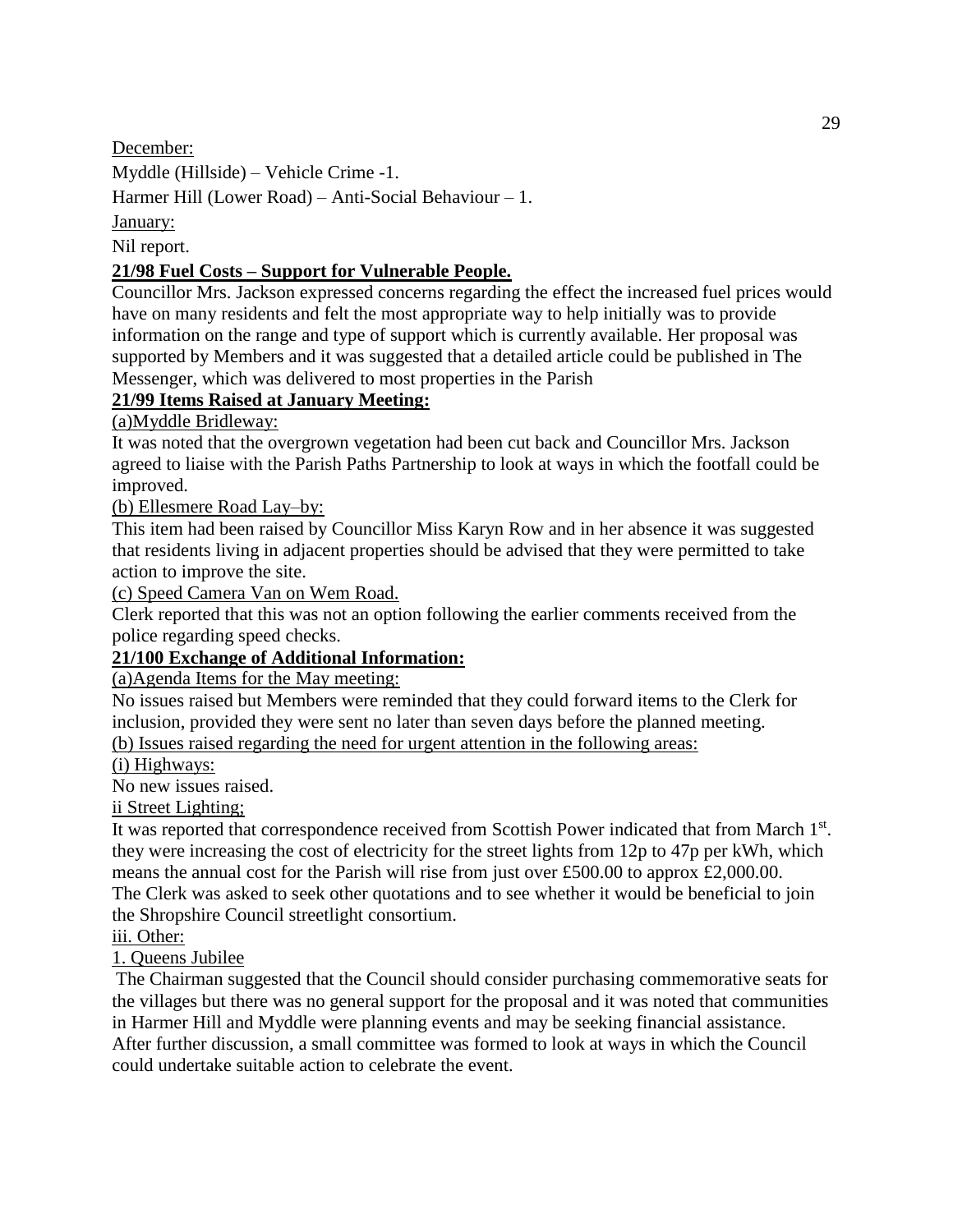2. Myddle/Baschurch Primary Schools – Appointment of a Governor:

It was noted that there was a vacancy for a Governor and anyone interested was asked to get further details from Shropshire Councillor Brian Williams.

# 3. Annual Litter Pick.

The Chairman stated that a Community litter pick had been planned for Saturday March 26<sup>th</sup>. and Members of the Council and residents were encouraged to participate in the event.

# 4. Harmer Hill Reservoir:

Various complaints had been received indicating that actions required in the enforcement order were not being adhered to and little or no progress had been made. Councillor Williams stated that the Officer responsible for overseeing the order was on long term sick leave and he would try to find out who had taken responsibility for her work.

# 5. Well Croft Wall & Well

It was reported that a section of wall and a well had been struck and damaged by a delivery lorry. The company who owned the lorry had been contacted by residents and their insurance company had agreed to pay for the re-instatement of the wall.

# **21/101Committee and Other Reports**

Councillor Mrs. Jackson informed Members that she had asked Shropshire Council to allow her to plant a mature tree in memory of her late uncle in the woodland surrounding her house which is leased by the Parish Council.

# **21/102 Ukrainian Crises.**

Before the meeting closed there was unanimous support for the following message to be sent to the Leader of Shropshire Council:

*' Council Members are united in their support of any actions taken by Shropshire Council in efforts designed to appease the suffering and hardship of those refugees from Ukraine, whose lives have been decimated by the invasion of their homeland by Russian forces'.*

# **20/102 Date and Time of Next Meeting – The AGM:**

Wednesday May 4<sup>th</sup>.2022 at 7.30pm in Myddle Village Hall.

# **Minutes approved as a true record:**

**Signed:** *C. Ruck* **Chairman Date: 2022:**

# **Correspondence received since last meeting in January. MYDDLE, BROUGHTON & HARMER HILL PARISH COUNCIL**

# **Correspondence received since last meeting in January.**

Dianne Dorrell – Local cycling and walking information.

Mr. Harris – copy of letter of complaint about lack of action by Shropshire Council.

Gail Power – Training Programme

Dianne Dorrell – revised Code of Conduct.

Cllr B. Williams and resident regarding speeding traffic at Myddlewood.

Austin Vaughan – Play Area inspection reports.

Shelly Davies – RAF Shawbury night flying.

NALC – CEO's bulletin.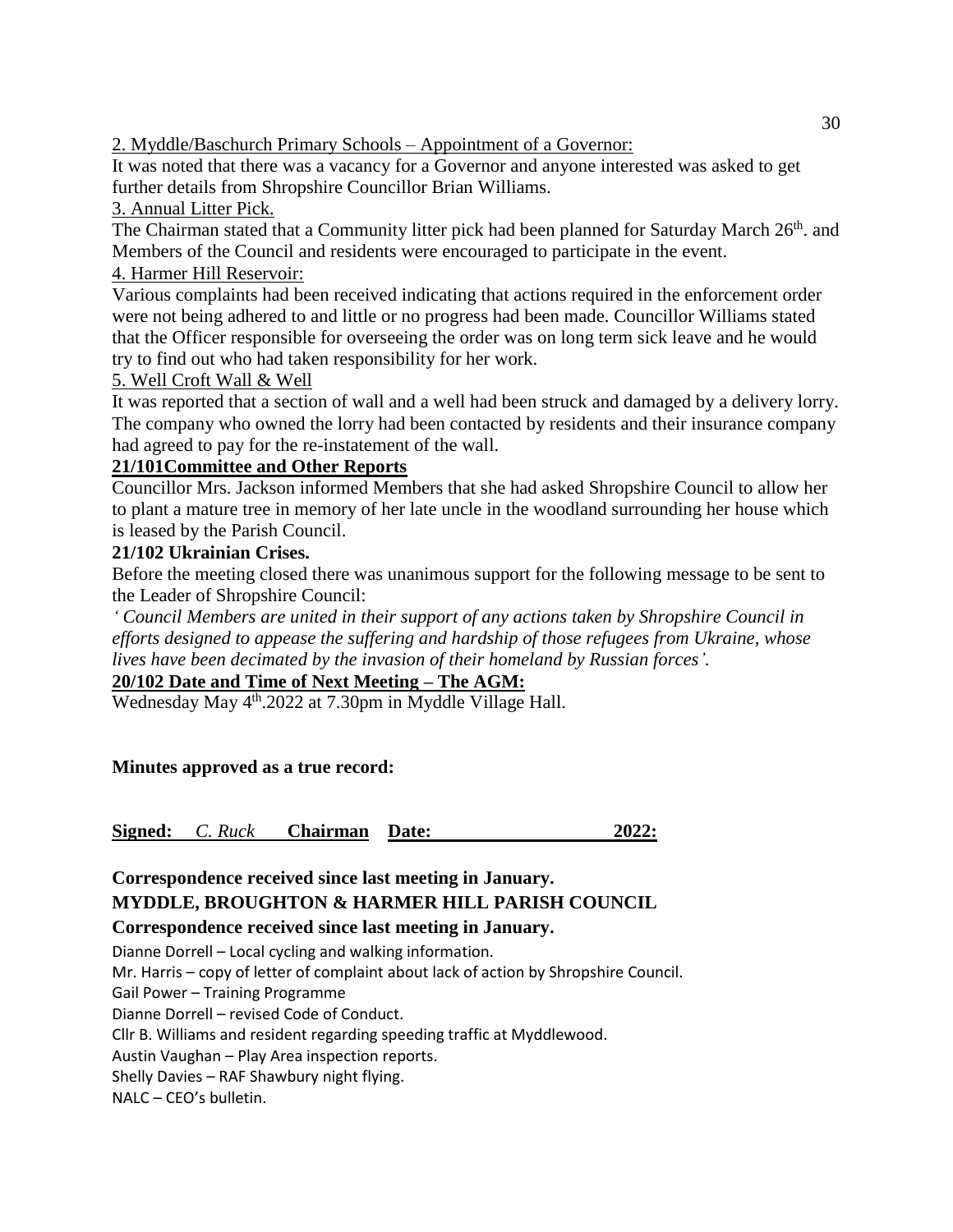Mark Sobczak – North Shropshire Reinforcement Up-date. Claire Greenaway-Evans – Safer Neighbourhood Team news. Shropshire Council - latest Coronavirus News. News E. Letter. Cllr. B. Williams – New waste bins. NALC – Newsletter. Amanda Roberts – Draft Minutes of Area Meeting -.Shelly Davies – Low flying area video. Paul Johnson – Wem Methodist Church special service. Shropshire Council – Latest coronavirus news. Cllr. B. Williams – Wem Road pavement NALC – CEO's Newsletter. Shropshire Works Team- Myddle Fun Run Sarah Manning – Vaccination 'bus. Dianne Dorrell – Information Bulletin. Dianne Dorrell – News in Brief. Resident – request for litter pick in Myddlewood. Ray Tiernan – request for action re Harmer Hill playing field hedge. Michael Crawshaw (S&T NHS Trust) – public consultation. Dianne Dorrell – NALC Election report. Dianne Dorrell – NALC CEO's report. Shropshire Council – Latest Coronavirus report. Police incident figures. Dianne Dorrell – Network Meeting. Scottish Power – Increase in tariff from March  $1<sup>st</sup>$ . Shropshire Council – election fees. Dianne Dorrell – News in Brief. Dianne Dorrell – Community Governance Review. R.B. Legion - planting a tree + plaque. Resident – Effect of increased power costs on vulnerable people. Local E Newsletter. Shropshire Council - Latest Coronavirus details. Cllr. J. Jackson – Community support for vulnerable people. Dianna Dorrell – Lieutenancy Awards. John Campion – January Newsletter. Gail Power – Good Food Check. Brian Rapson – Health press release. Austin Vaughan – Monthly play area reports. Cllr. B. Williams – A528 buffer zone. Dianne Dorrell – Chairs meeting report. Shropshire Council – Latest Coronavirus report. NALC – CEO's bulletin. Keep Britain Tidy. Dianne Dorrell – News in Brief. Mrs. Donna Cook – attendance at Council meeting. Jamie Robinson – Neighbourhood Matters. Diann Dorrell – Police February Newsletter. Resident – Improper use of Myddle Bus shelter. Wem Council – Charity Ball.